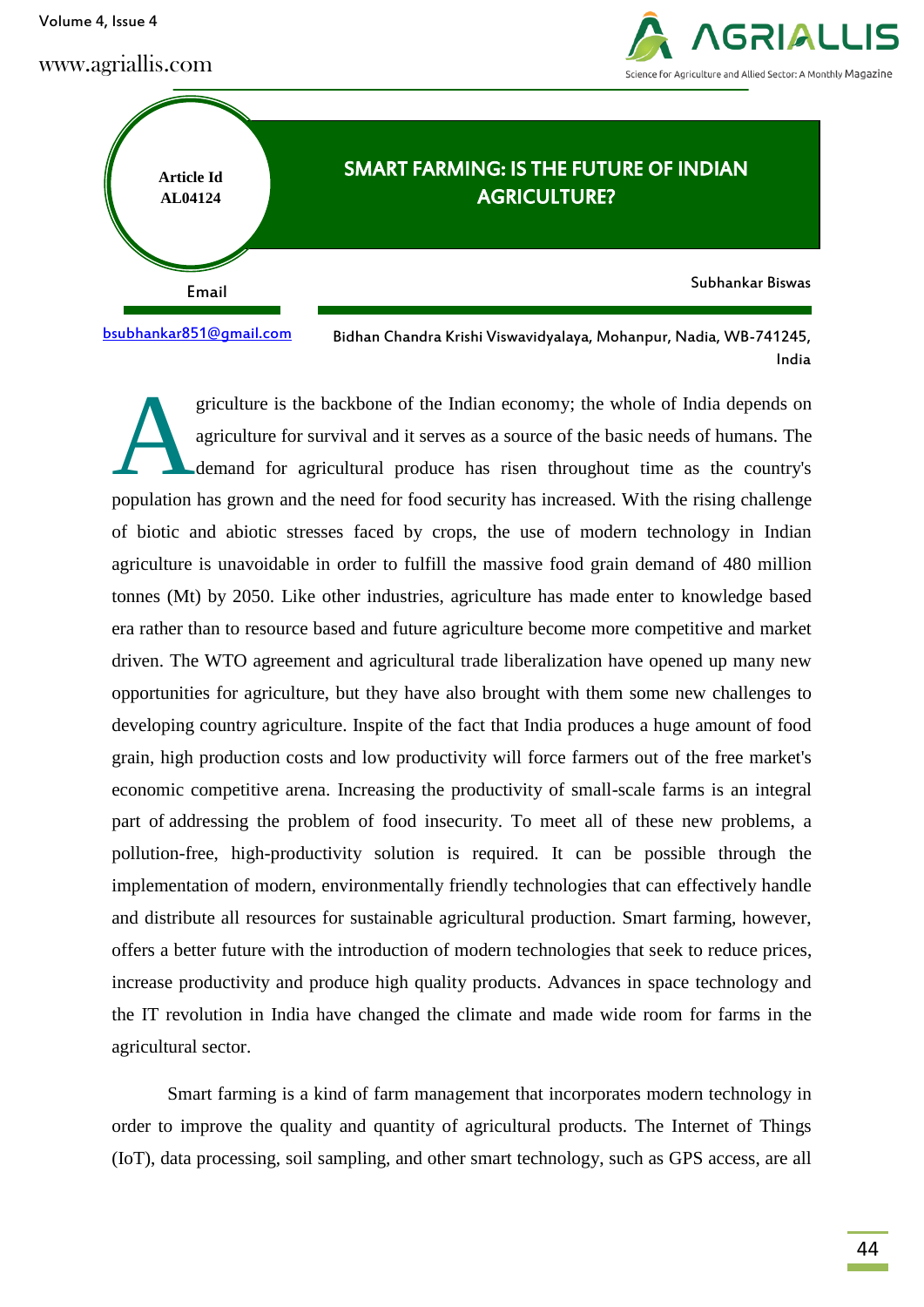

part of this strategy. Smart farming has been valuable to all farmers, large and small, throughout time because it exposes them to technology and tools that help them enhance the quality and quantity of their products while lowering agricultural expenses.

# **Benefits of Smart Farming**

Some of the benefits of using smart farming in agriculture include:

- a) **High crop productivity:** Using better and improved farming technologies after smart farming ensures increased efficiency, as the emphasis is on optimizing inputs productivity and reducing waste.
- b) **Reduced usage of pesticides, fertilizers, and water:** Farmers have traditionally utilized water, fertilizers, and pesticides despite knowing where those are needed on the land. For smart, however, you apply water and other chemicals whenever and wherever you need them, and in the right amounts which reduce the use of water and chemicals results in agricultural costs decline.
- c) **Reduce environmental impact:** Nowadays, smart farming employs improved methods for increasing efficiency while decreasing the loss of pesticides, water, and other inputs to the crop.The idea is that if you can use them sparingly and where they are strongly needed you don't have to flood the world with unnecessarily harmful chemicals.
- d) **Improved safety for farmers and workers:** Smart farming allows for the use of machinery and better technologies that restrict worker engagement in the field, removing the need for farmers and workers to be concerned about their safety.
- e) **Low chemical deposition into groundwater and rivers:** Smart farming promotes the use of pesticides as little as possible and the use of ecologically friendly agricultural techniques. This means that little or no contaminants can be released in rivers and in general on the climate.

## **Smart Farming Technologies**

Smart farming technologies involve the use of the following technologies:

- 1. Sensors for soil scanning and water, light, and temperature management
- 2. Telecommunications technologies include advanced networking and GPS
- 3. Hardware and Software for enabling the Internet of Things (IoT) based solution, robotics, automation, and specialized application.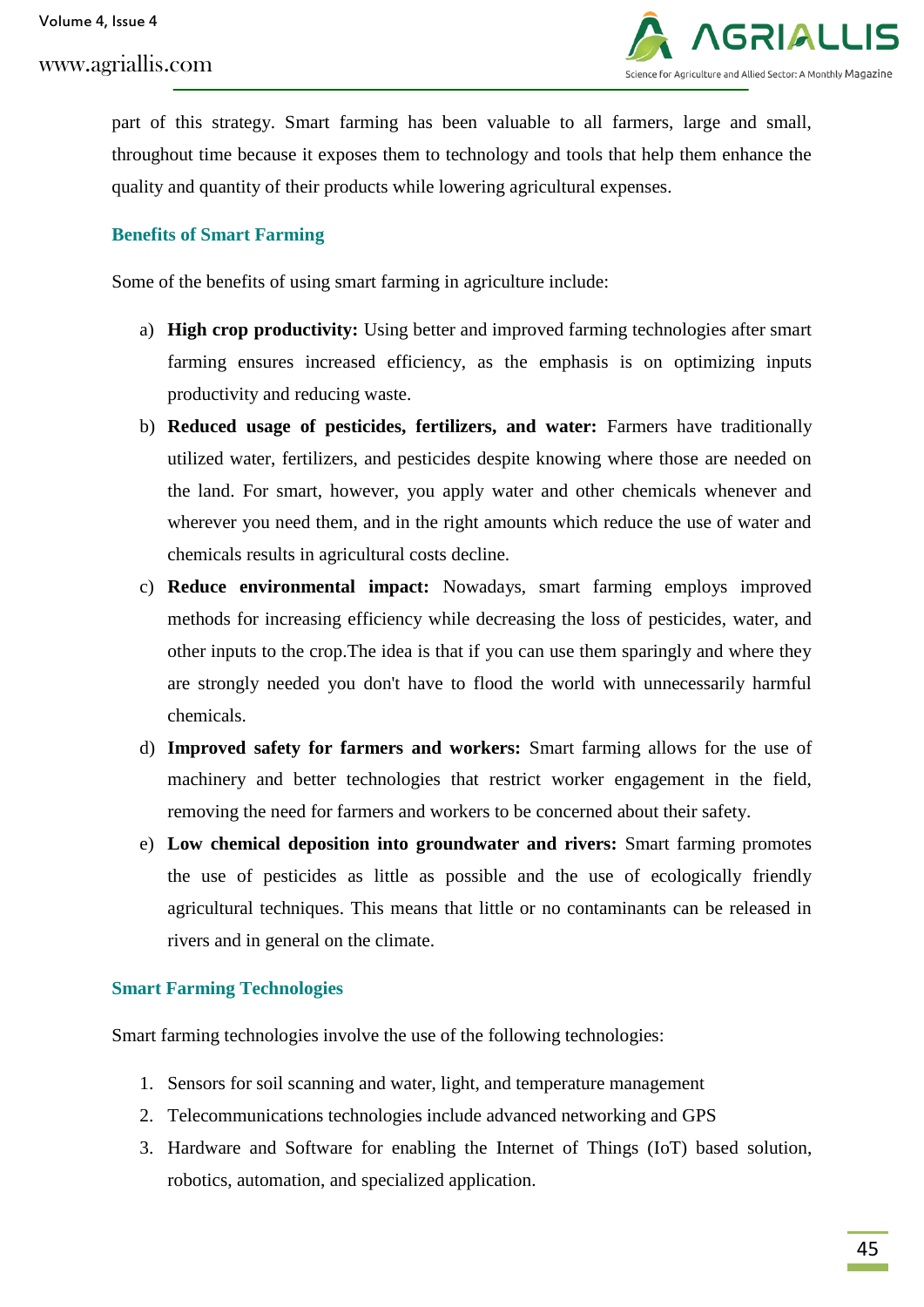

- 4. Data analytics tools for decision making and forecasting.
- 5. Satellites and drones for gathering data.

#### **Among the technologies that are obtainable for present day farmers:**

- 1. Sensing technologies such as soil scanning, light, water, temperature management
- 2. Communication technologies such as cellular communication technology
- 3. Positioning technologies such as GPS, GIS
- 4. Hardware and software which enable IoT based solutions, robotics, automation, and specialized software solution
- 5. Data analytics that account for decision making and forecasting process.

## **Present Scenario**

Though smart farming is very much talked about in developed countries, the application of smart farming technologies is presently at the nascent stage in India. Several discrete steps towards the implementation of this technology have been initiated. India's Working Groups (WGs) have recognized smart farming as one of the country's primary emphasis areas. ISRO's Space Application Center has begun a project with the Central Potato Research Institute in Shimla to explore the function of remote sensing in smart farming. The Tamil Nadu State Government has launched the "Tamil Nadu Precision Farming Project," which would first cover 400 hectares in the districts of Dharmapuri and Krishnagiriafter that it would be expanded to six additional districts (Mondal &Basu, 2009). Indian Agricultural Research Institute has made a plan to do smart farming experiments on the institutes' farms. In collaboration with the Central Institute of Agricultural Engineering (CIAE), Bhopal, the Project Directorate for Cropping Systems Research (PDCSR) in Modipuram and Meerut (Uttar Pradesh) started variable rate technology in various cropping systems. The Ahmedabad Spatial Application Center (ISRO) has begun studies to examine the effect of remote sensing in mapping space and temporal variability at the Central Potato Research Station fields in Jalandhar, Punjab. In collaboration with NABARD, the M S Swaminathan Research Foundation, a non-profit organization based in Kannivadi, Tamil Nadu, has adopted a village in the Dindigul district of Tamil Nadu for variable rate input application.

To explore the potential of the application of IT in the agro sector, Tata Chemicals Ltd., a private sector, provided extension services about the use of remote-sensing technology to analyze soil and inform about crop health, pest attacks, etc. Private sectors such as the Indian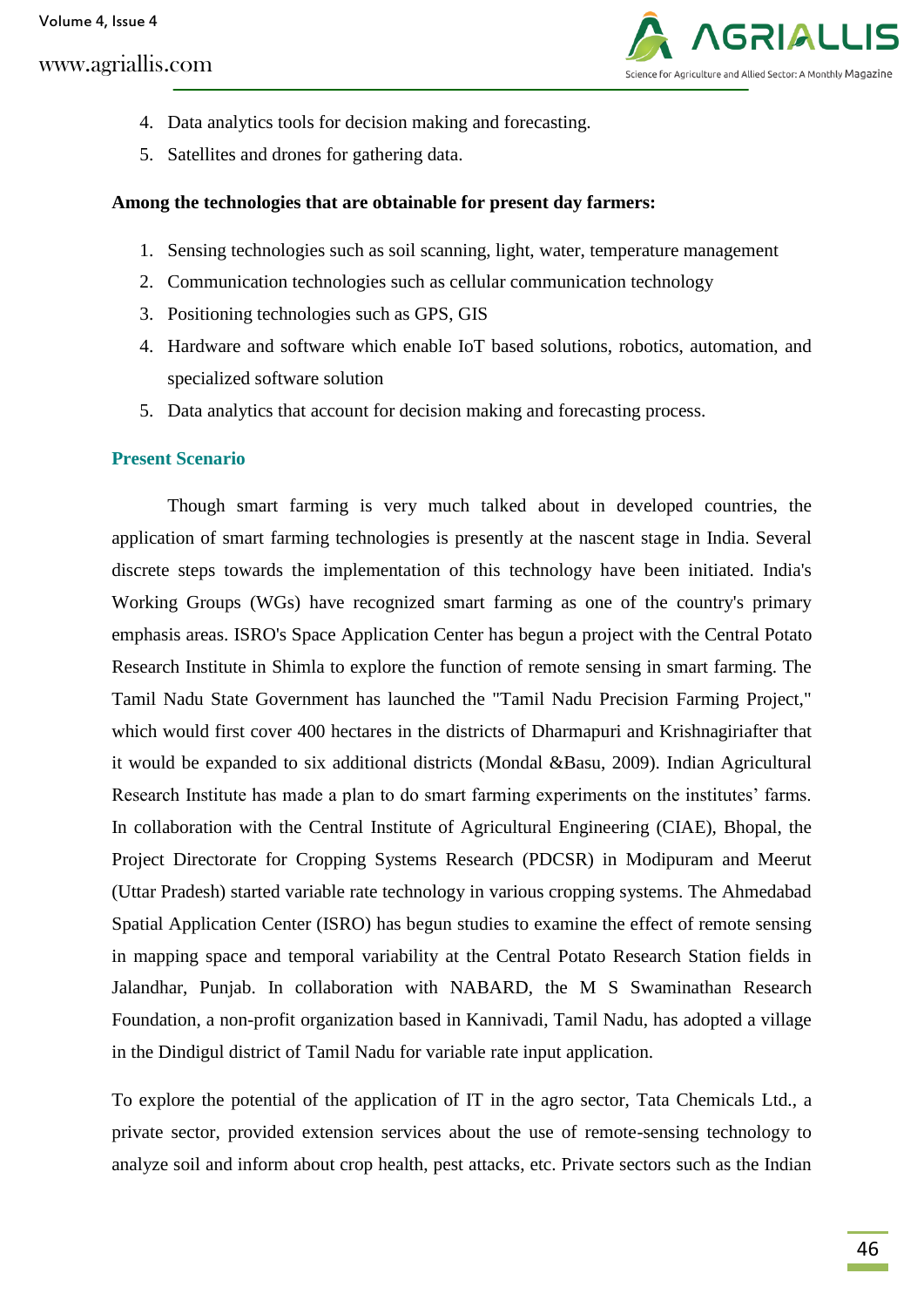

Tobacco Company (ITC) have set up 'e-choupals,' which are village internet kiosks providing weather information, disease forecasting, modern farming practices, market prices and expert crop advice systems. LCC is becoming an effective low-technology smart farming tool for the need-based N management of rice grown in small farms of India. Laser land levelling was used as one of the tools of smart farming to increase the input-use efficiency and it achieved the average application efficiency of 65%, storage efficiency of 70%, and water distribution efficiency of 80% after laser levelling. The yield of the rice crop is increased by about 15– 20% in laser-levelled fields (Rajput & Patel, 2006).

## **Future Prospects**

In India, the major problem is farmers are poor, farming mainly subsistence and small size landholding. In India, more than 57.8% of farmers' land holdings size is less than 1ha. However, in major agricultural states like Punjab, Haryana, Uttar Pradesh, and Gujarat, more than a quarter of the population has an operating holding size of more than 4 hectares (Shanwad et. al. 2004). Although these are individual landholdings, the field sizes are considerable when considering contiguous fields with the same crop. According to aerial data, more than half of contiguous field sizes in Punjab's Patiala district are bigger than 15 hectares. For the sake of implementing smart farming, these contiguous fields can be regarded as one field. Smart farming has the potential to be used for important food-grain crops such as rice and wheat, particularly in Punjab and Haryana. In India, however, several horticultural crops with high profits have a significant potential for smart farming.

There is a scope for implementation of smart farming for major food-grain crops such as rice, wheat, especially in the states of Punjab and Haryana. However, many horticultural crops in India, which are high profit making crops, have wide scope for smart farming.

#### **Conclusion**

Smart farming has the potential to make a significant contribution to changing agricultural practices to increase efficiency and reduce the effect of agrochemical waste on the ecosystem. It lays out a road to sustainable agriculture that includes technological diversity, crop and livestock production systems, and networks including all agri-food stakeholders. There is no one policy solution that can achieve that aim of supporting and facilitating appropriate ICT use. The digital era's capabilities may lead to new types of farm diversification, as well as contribute to diversification through technological improvements.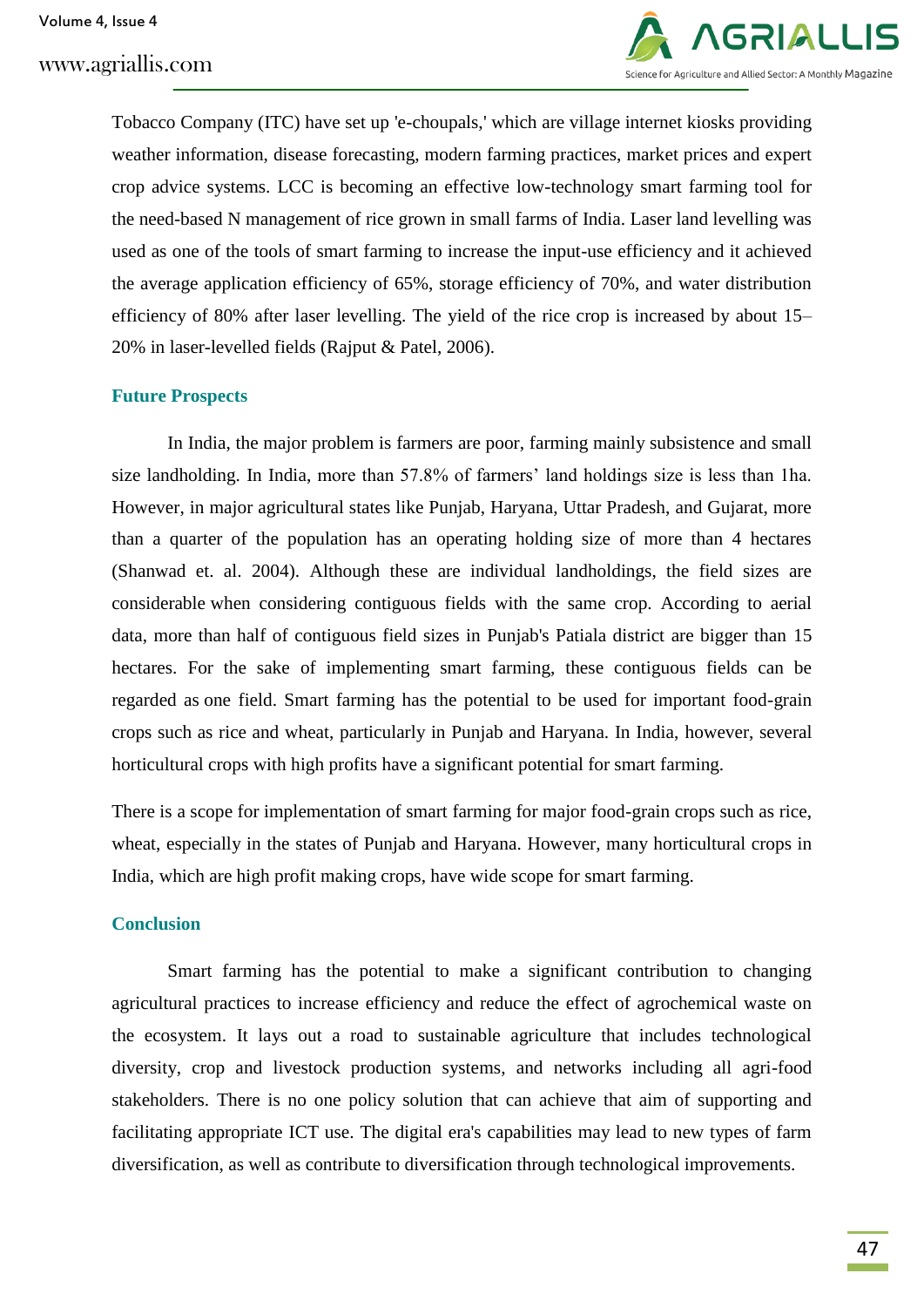

While the "Internet of Things," such as agricultural machinery, may be utilized to handle routine farming situations, the farmer must still function as both a scientist and a watchdog, keeping an eye out for unexpected events. Farmers' free time that arises for digitalization can be spent more individually in disease control or in monitoring and handling livestock. When crop pests and diseases reach critical levels, new ICT applications are required to tackle them. Nevertheless, such a deliberate increase in diversity needs consumers, farmers, and decisionmakers to be convinced of the advantages of such technological benefits. ICTs facilitate to exchange of information, cooperation, and peer review among farmers. ICT and data management allows for new ways of growing a profitable, widely acceptable agriculture that supports the diversity of environmental species and farmers. However, this can only be achievable if proactive policy development supports the appropriate legal and market structure for smart farming.

#### **References**

- Dixit, J., Dixit, A. K., Lohan, S. K., & Kumar, D. (2014). Importance, concept and approaches for precision farming in India. *Precision Farming: A New Approach*, 12- 35.
- Mondal, P., &Basu, M. (2009). Adoption of precision agriculture technologies in India and in some developing countries: Scope, present status and strategies. *Progress in Natural Science*, 19(6), 659-666.
- Rajput, T. B. S., & Patel, N. (2006). Laser land leveling–a step towards precision agriculture. In *Proc of 19th national convention of agricultural engineers on role of information technology in high-tech agriculture and horticulture, Bangalore, India* (pp. 120-30).
- Reddy, J. (2019). Smart Farming in India, Challenges, Techniques, Benefits. *Agrifarming blog*. June 19.https://www.agrifarming.in/smart-farming-in-india-challangestechniquesbenefits#:~:text=Smart%20farming%20is%20a%20farming,data%20mana gement%2C%20and%20IoT%20technologies.
- Shanwad, U. K., Patil, V. C., & Gowda, H. H. (2004). Precision farming: dreams and realities for Indian agriculture. *Map India*.
- Smart Farming: The Future of Agriculture Technology.https://precisionagriculture/smartfarming-the-future-of-agriculture-technology/